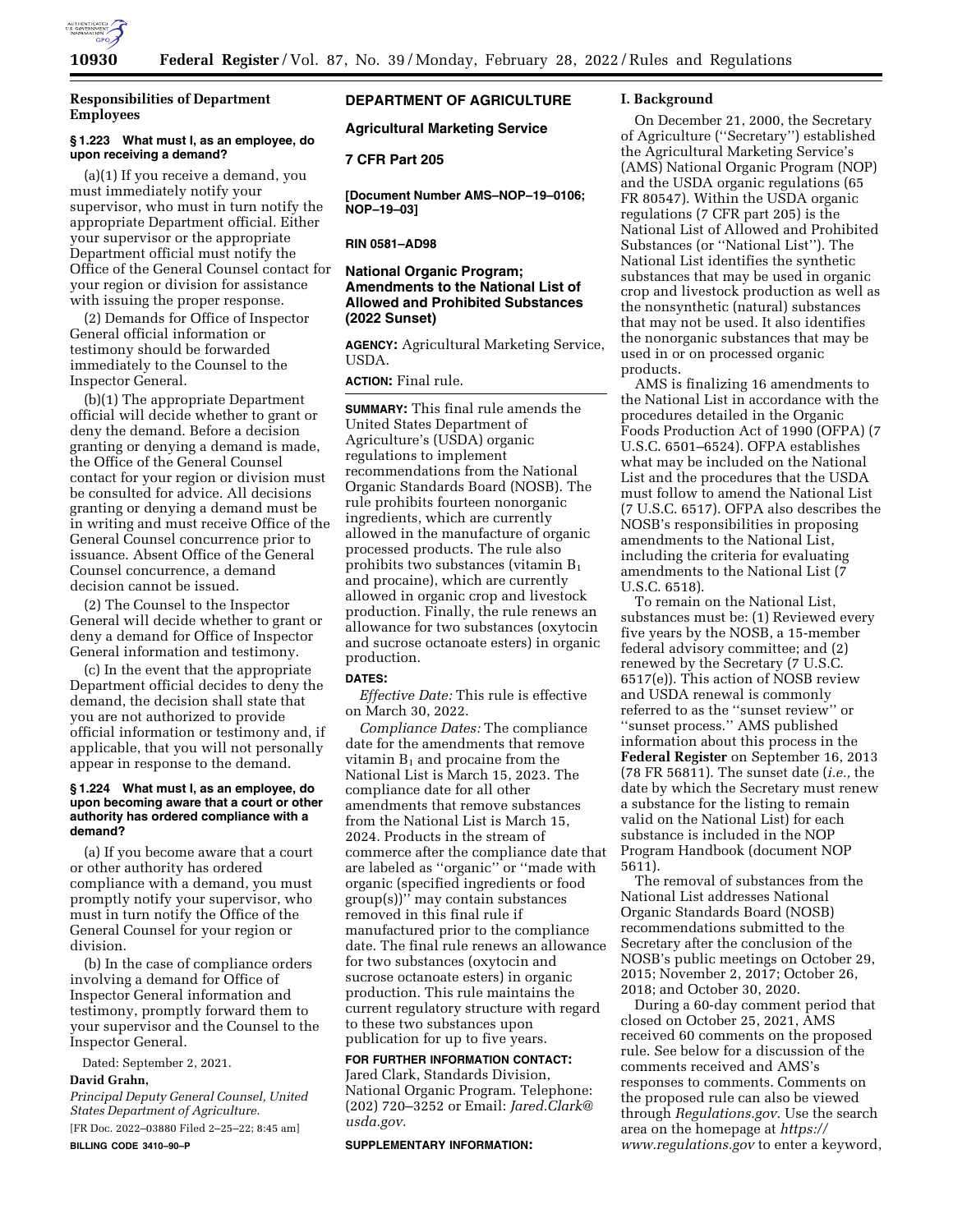title, or docket ID (the docket number for this rule is AMS–NOP–19–0106).

## **II. Overview of Amendments**

This rule removes fourteen ingredients and two substances from the National List and retains (or ''renews'') two substances on the National List. Additional background on the NOSB's review of the substances may be found in the proposed rule (86 FR 47242; August 24, 2021).

This final rule removes the following synthetic substances, which are currently allowed in organic crop and livestock production (7 CFR 205.601 and 205.603):

- Vitamin  $B_1$  (crop production); and
- Procaine (livestock production).

As noted in the **DATES** section, AMS is providing a one-year implementation period for these changes to provide time for certifying agents to communicate the changes to organic operations and for organic producers to cease use.

Additionally, AMS is removing the following nonorganic ingredients, which are currently allowed in organic handling (§§ 205.605 and 205.606):

• Alginic acid;

• Colors (black currant juice color, blueberry juice color, carrot juice color, cherry juice color, grape juice color, paprika color, pumpkin juice color, turmeric extract color);

- Kelp;
- Konjac flour;
- Sweet potato starch;
- Turkish bay leaves; and
- Whey protein concentrate.

Finally, this rule renews sucrose octanoate esters for organic crop and livestock production and oxytocin for organic livestock production. The new sunset date for the two substances (three listings on the National List) is March 15, 2027.

Below, AMS describes each substance in alphabetical order, sorted by use (*i.e.,*  crop production, livestock production, handling). Sucrose octanoate esters is discussed first because it is used in both crop and livestock production. For each substance, AMS outlines the NOSB's sunset review, discusses comments received, and describes the final action by this rule.

*Implementation Period.* As noted in the **DATES** section, AMS is providing a one-year implementation period for producers to cease use of vitamin  $B_1$  and procaine. For all other substances removed by this final rule, AMS is providing a two-year implementation period. A shorter implementation period for vitamin  $B_1$  and procaine is appropriate because there is no evidence these substances are currently used in organic production. A 2-year

implementation period is provided for organic handling operations to cease use of the nonorganic ingredients (including alginic acid) above. AMS believes that a two-year implementation period provides certifying agents with the necessary time to communicate the changes to organic operations and for operations to source organic forms of the ingredients (if necessary), revise labels, and/or adjust recipes. Public comment indicated a two-year implementation period would be adequate. AMS notes that while the final rule provides a two-year implementation period, organic handlers may not use nonorganic forms of ingredients when organic forms of the ingredients are commercially available (see 7 CFR 205.301(f)(6)).

# *Sucrose Octanoate Esters (§ 205.601 and § 205.603)*

This final rule renews the allowances for sucrose octanoate esters at 7 CFR 205.601(e)(10) and 205.603(b)(11).1 Sucrose octanoate esters is a pesticide that targets mites (*e.g., Varroa* mites, a pest that attacks honeybees) and certain soft-bodied insects (*e.g.,* aphids).

## NOSB Review and Recommendation

Following the sunset review of sucrose octanoate esters, the NOSB recommended removing sucrose octanoate esters from the National List. As described in the Background section, the sunset process is a system of regular evaluation of National List substances against criteria in the OFPA. If a substance is found to no longer satisfy these criteria, the NOSB may recommend removal of the substance.

Prior to the NOSB's 2018 Fall meeting, the NOSB received information indicating there were no current U.S. Environmental Protection Agency (EPA) registrations for sucrose octanoate esters at the time and therefore no approved pesticide applications. Based on this information, the NOSB reasoned that no argument could be made that this substance remains an essential tool for organic production if there was no current legal use consistent with the National List restrictions. The Board then voted to remove both the crop use listing (at § 205.601(e)) and the livestock use listing (at  $\S 205.603(b)$ ).<sup>23</sup> In both

*Review of Substances Listed at § 205.603, [https://](https://www.ams.usda.gov/sites/default/files/media/LS2020SunsetFinalRecOct2018.pdf)*

organic crop and livestock production, sucrose octanoate esters are allowed as an insecticide and parasiticide, with the latter including treatment of *Varroa*  mites in honeybees. Honeybees are regulated as livestock under the USDA organic regulations (see definition of ''livestock'' at § 205.2), allowing substances on the National List for livestock production to be used in organic apiculture (beekeeping).

### Comments Received

Most comments on the proposed rule related to the proposed removal of sucrose octanoate esters from the National List.

*Lack of approved alternatives.* Most comments supported keeping sucrose octanoate esters on the National List. Commenters stated that removing this substance would have a negative impact on organic farmers and beekeepers, as it is a primary ingredient in OrganiShield—a common product used in Integrated Pest Management (IPM) systems. Commenters stressed that there is no comparable product on the market that is safe, effective, and approved for use in organic crop and livestock production.

*Environmentally friendly pesticide.*  Commenters noted that the use of sucrose octanoate esters benefits cropfriendly insects such as pollinators, biodegrades rapidly after use, and does not negatively impact the environment. Multiple commenters highlighted that sucrose octanoate esters play a key role as an organic pesticide, specifically in controlling *Varroa* mites.

*Change in market situation.*  Commenters highlighted that the NOSB voted to remove both the crop use listing at § 205.601(e) and the livestock use at § 205.603(b) during the Fall 2018 meeting. The NOSB's rationale was that sucrose octanoate esters could not be considered an essential tool for organic production if there were no legally approved uses (*i.e.,* there were no active EPA pesticide registrations at the time). Commenters noted that the market situation has changed since the NOSB's 2018 decision, as there have since been new EPA registrations for sucrose octanoate esters.

#### AMS Response

AMS had tentatively suggested removal of sucrose octanoate esters in the proposed rule based on the lack of EPA-approved uses for this substance back when the NOSB recommended its removal in 2018 (86 FR 47242, August 24, 2021). Following the 2018 NOSB

<sup>1</sup>Sucrose octanoate esters is cited in NOSB recommendation(s) at 7 CFR 205.603(b)(10). The current citation for sucrose octanoate esters is 7 CFR 205.603(b)(11).

<sup>2</sup>National Organic Standards Board, *Sunset Review of Substances Listed at §§ 205.601 and 205.602, [https://www.ams.usda.gov/sites/default/](https://www.ams.usda.gov/sites/default/files/media/CS2020SunsetFinalRecOct2018.pdf)  [files/media/CS2020SunsetFinalRecOct2018.pdf](https://www.ams.usda.gov/sites/default/files/media/CS2020SunsetFinalRecOct2018.pdf)*. 3National Organic Standards Board, *Sunset* 

*[www.ams.usda.gov/sites/default/files/media/](https://www.ams.usda.gov/sites/default/files/media/LS2020SunsetFinalRecOct2018.pdf)  [LS2020SunsetFinalRecOct2018.pdf](https://www.ams.usda.gov/sites/default/files/media/LS2020SunsetFinalRecOct2018.pdf)*.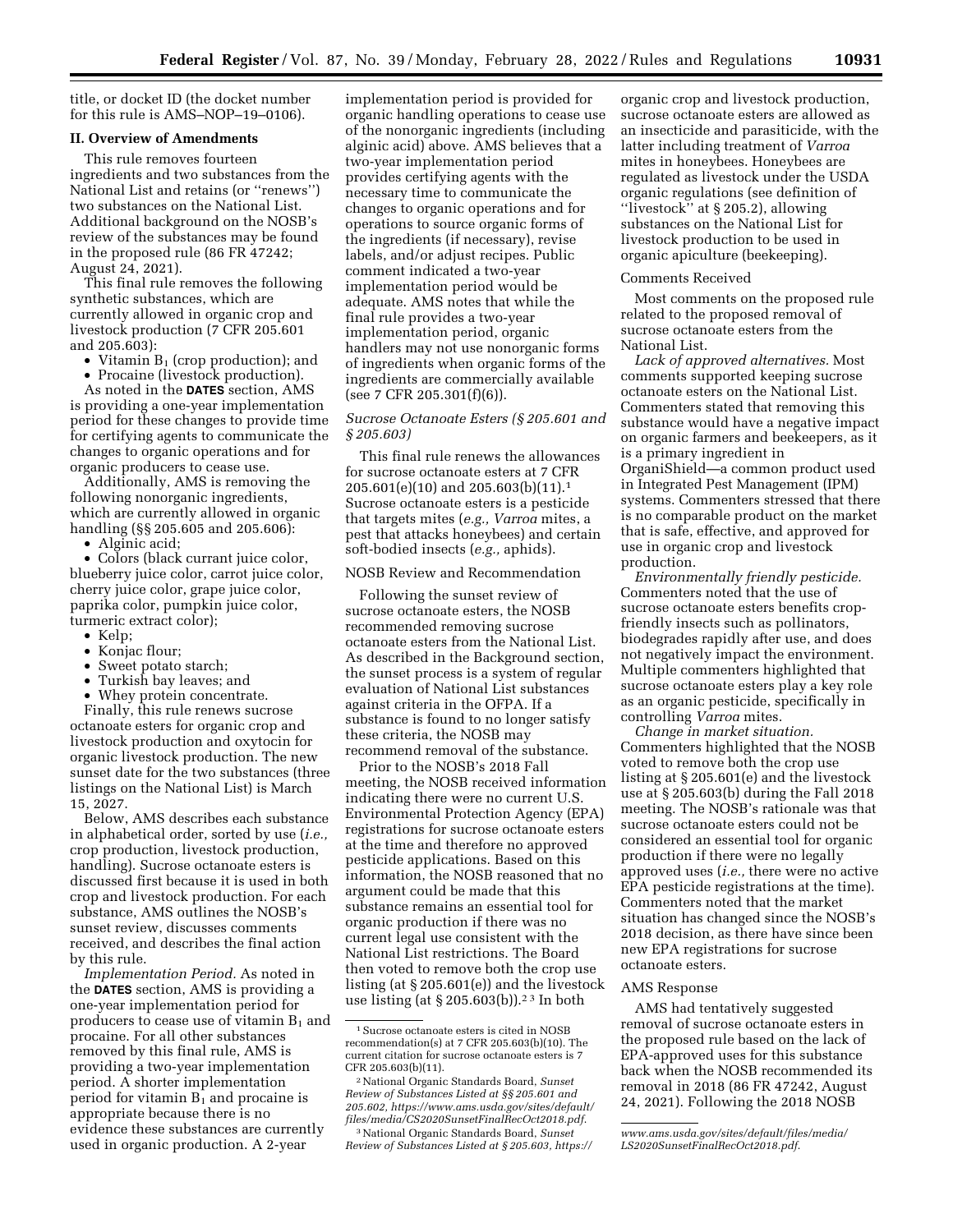meeting, the EPA received product registrations for sucrose octanoate esters in December 2020. Subsequent comments demonstrated that the market situation had changed since the 2018 NOSB recommendation, with recent product registrations and increased use of sucrose octanoate esters. Additionally, comments noted this substance is not harmful to the environment and cited the lack of alternatives approved for organic use. In response to comments identifying the recent registration, increased use, and a lack of alternatives, AMS is not removing sucrose octanoate esters from the National List at §§ 205.601(e)(10) and 205.603(b)(11). The substance will undergo another sunset review prior to the new March 15, 2027 sunset date. At that time, the Board will have another opportunity to evaluate the substance against OFPA criteria considering this recent registration and increase in use.

### *Vitamin B*1 *(§ 205.601)*

This final rule amends the National List to prohibit use of synthetic vitamin  $B_1$  in organic crop production by removing vitamin  $B_1$  from 7 CFR 205.601(j)(9).

NOSB Review and Recommendation

Following the sunset review of vitamin B1, the NOSB recommended removing vitamin  $B_1$  from the National List. As described in the Background section, the sunset process is a system of regular evaluation of National List substances against criteria in the OFPA. If a substance is found to no longer satisfy these criteria, the NOSB may recommend removal of the substance.

In support of their sunset review, $4$  the NOSB requested a third-party technical report on the use of vitamins  $B_1$ , C, and E in crop production.5 The technical report stated these vitamins are generally used for stimulation of crop growth and plant protection but found that previous claims about root growth and reduction of transplant shock associated with vitamin  $B_1$  were largely unsubstantiated outside of a laboratory environment. Due to this, and the lack of support voiced during the public comment process regarding efficacy or necessity, the NOSB recommended removal.

## Comments Received

AMS received no comments in support of keeping synthetic vitamin  $B_1$ on the National List for organic crop production. One commenter requested the NOP allow for a 12-month implementation timeline.

## AMS Response

As commenters noted, the NOSB voted to remove vitamin  $B_1$  from the National List at the Fall 2017 meeting on the basis that it is not essential for organic crop production and because its primary use for root growth and reduction of transplant shock was not substantiated by technical information. Given this information regarding use and efficacy, AMS is removing vitamin  $B_1$  from the National List for organic crop production. Further, the 2015 technical report on vitamins for crop production identified several natural (nonsynthetic) alternatives to vitamin B1, including yeast, various meals (*e.g.,*  soybean meal, cottonseed meal), and other crop waste or residues. After considering public comments, technical reports, and the NOSB review, AMS is finalizing the removal of vitamin  $B_1$ from the National List at § 205.601(j)(9). As specified in the **DATES** section, organic crop producers will have until March 15, 2023, to comply with this change.

### *Oxytocin (§ 205.603)*

This final rule renews the allowance for oxytocin (an animal drug) for use in post-parturition (birth) therapeutic applications at 7 CFR 205.603(a)(22). Oxytocin will not be prohibited, as proposed, in organic livestock production. A discussion of the compliant uses under the annotation, ''postparturition therapeutic applications,'' is included below in AMS's response.

## NOSB Review and Recommendation

Following its sunset review of oxytocin, the NOSB recommended removing oxytocin from the National List.6 As described in the Background section, the sunset process is a system of regular evaluation of National List substances against criteria in the OFPA. If a substance is found to no longer satisfy these criteria, the NOSB may recommend removal of the substance.

The NOSB requested public comment on whether the substance was essential for organic production and whether there were natural alternative materials

and methods that render it unnecessary. In response, the NOSB received public comments indicating the substance was no longer necessary and generally supporting its removal. The NOSB concluded there are numerous alternative methods and materials to oxytocin and that the use of oxytocin no longer meets the criteria at 7 U.S.C. 6518(m)(6). Additionally, the NOSB noted that oxytocin is a synthetic hormone and that hormones are not otherwise permitted in organic production (§§ 205.237(b)(1) and 205.238(c)(3)).

## Comments Received

AMS received several comments in response to the proposed sunset removal of oxytocin from the National List.

*General opposition.* A certifying agent (''certifier'') noted that 35 of the organic dairies they certify include the substance in their Organic System Plans for use in post-parturition therapeutic applications. The commenter stated that those operations use oxytocin for various uses, including uterine care, milk letdown for first-time heifers or as a mastitis treatment, retained placenta, and strained labor treatment. The commenter noted they do not allow routine or repeated use of oxytocin nor permit operations to use oxytocin to promote milk production. The commenter requested that any prohibition of the substance occur following the 2022 spring birthing season.

A dairy manufacturer requested retention for oxytocin on the National List due to a lack of alternatives. The commenter also stated oxytocin is a veterinary control drug that should only be administered or prescribed under veterinary instruction. The commenter recognized alternatives can assist with topical inflammation; however, for uses to assist with inflammation caused by animals withholding milk or to assist with uterine cleaning, the commenter stated there were no compliant alternatives. Another commenter also requested oxytocin to remain an allowed substance on account of its effectiveness as a post-parturition therapeutic to transition a dry cow to a lactating cow.

*General agreement.* A comment stated that natural alternatives are available to address certain post-parturition complications that can arise in organic dairy cattle and that use of oxytocin would prevent organic producers from claiming their products are ''hormonefree.'' The commenter requested an implementation period of 12 months to

<sup>4</sup>National Organic Standards Board, *Crops 2019 Sunset Substances, [https://www.ams.usda.gov/](https://www.ams.usda.gov/sites/default/files/media/CS2019SunsetsFinalRec.pdf)  [sites/default/files/media/CS2019SunsetsFinal](https://www.ams.usda.gov/sites/default/files/media/CS2019SunsetsFinalRec.pdf) [Rec.pdf](https://www.ams.usda.gov/sites/default/files/media/CS2019SunsetsFinalRec.pdf)*.

<sup>5</sup>Pesticide Research Institute, *Technical Evaluation Report: Vitamins B1, C and E, [https://](https://www.ams.usda.gov/sites/default/files/media/Vitamins%20B1-C-E%20TR%202015.pdf) [www.ams.usda.gov/sites/default/files/media/](https://www.ams.usda.gov/sites/default/files/media/Vitamins%20B1-C-E%20TR%202015.pdf)  [Vitamins%20B1-C-E%20TR%202015.pdf](https://www.ams.usda.gov/sites/default/files/media/Vitamins%20B1-C-E%20TR%202015.pdf)*.

<sup>6</sup>National Organic Standards Board, *Livestock 2019 Sunset Substances, [https://](https://www.ams.usda.gov/sites/default/files/media/LS2019SunsetsFinalRec.pdf) [www.ams.usda.gov/sites/default/files/media/](https://www.ams.usda.gov/sites/default/files/media/LS2019SunsetsFinalRec.pdf)  [LS2019SunsetsFinalRec.pdf](https://www.ams.usda.gov/sites/default/files/media/LS2019SunsetsFinalRec.pdf)*.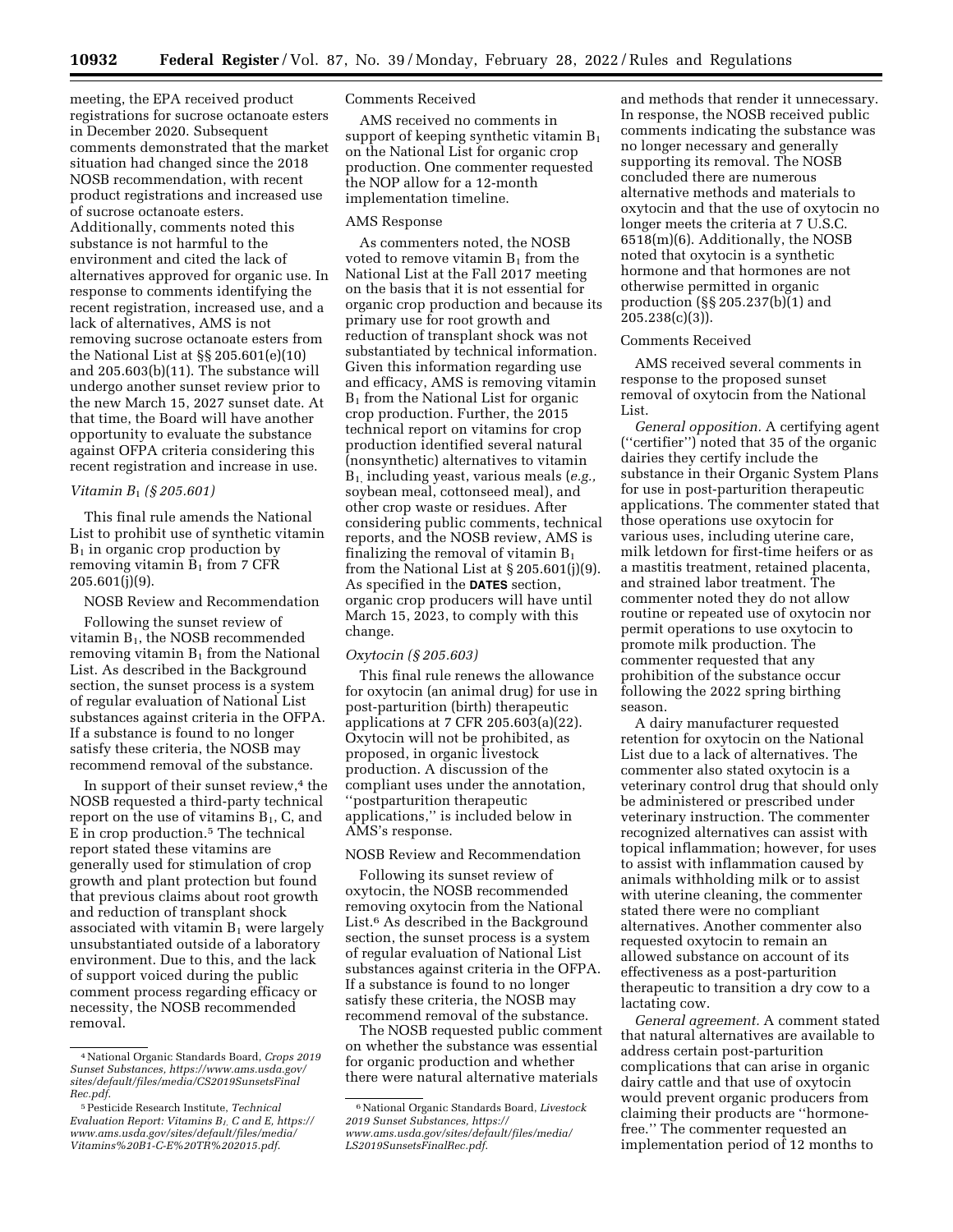allow for industry time to comply with the final rule.

## AMS Response

After reviewing public comments, AMS is renewing the listing for oxytocin in this final rule. The substance will remain on the National List, with a new sunset date of March 15, 2027. AMS agrees with commenters that synthetic oxytocin remains essential to organic livestock production in the absence of alternative nonsynthetic (natural) medical treatments for post-parturition emergency treatments (*i.e.,* treatment for severe complications resulting from labor). AMS notes that under current FDA regulations, ''Federal law restricts [oxytocin] to use by or on the order of a licensed veterinarian.'' (21 CFR 522.1680(c)(3)). Although some annotations on the National List for animal drugs specify that they may be used only by or on the order of a veterinarian, the absence of this phrasing in the annotation for oxytocin would not alter a producer's obligations to comply with other federal laws.

By retaining oxytocin on the National List, organic livestock producers will continue to be permitted to use the drug to treat specific conditions within a limited timeframe following parturition without forfeiting the animal's organic status. Additional discussion of the permitted uses of the substance in organic production follows.

## Annotation Discussion

AMS is aware there is some confusion around what uses comply with the annotation for oxytocin that reads, ''use in postparturition therapeutic treatments'' (§ 205.603(a)(22)). This discussion is meant to inform certifying agents and organic operations of AMS's current thinking on uses that comply with the annotation.

The current annotation allows producers to use oxytocin to treat conditions related to labor and to an animal's postpartum survival. Its use is not permitted on a routine basis (*i.e.,* as protocol). Instead, it is available for emergency situations and severe complications in the immediate postpartum (following birth of young) period. It may not be administered to increase an animal's milk production (volume) or for milk letdown. As previously noted in this document, Federal law restricts this drug to use by or on the order of a licensed veterinarian (21 CFR 522.1680(c)(3)).

AMS's interpretation of the annotation for oxytocin at § 205.603, ''for postparturition therapeutic applications,'' is informed and supported by its prior discussion of

oxytocin in its March 13, 2000 proposed rule (65 FR 13511). AMS believes that discussion is relevant to the meaning of the current annotation in the USDA organic regulations. In the discussion in the proposed rule, AMS noted that oxytocin, ''has some uses that do not involve lactation but are instead related to an animal's postpartum survival'' and that oxytocin was permitted by some certifiers for ''animals that experience severe complications resulting from labor,'' and described those as ''emergency situations'' (65 FR 13511, 13588).

AMS's expectation is that certifiers will always review an organic operation's use of oxytocin to ensure it is used only in postparturition therapeutic applications.

# *Procaine (§ 205.603)*

This final rule amends the National List to remove procaine at 7 CFR 205.603(b)(9) and prohibit its use in organic livestock production.

## NOSB Review and Recommendation

Following the sunset review of procaine, the NOSB recommended removing procaine from the National List. As described in the Background section, the sunset process is a system of regular evaluation of National List substances against criteria in the OFPA. If a substance is found to no longer satisfy these criteria, the NOSB may recommend removal of the substance.

In support of their sunset review, the NOSB solicited public comment over two meetings on use of procaine and whether procaine can be sourced without prohibited antibiotics. The comments stated procaine is rarely used, is only available in drug formulations that are combined with prohibited antibiotics, and is not as effective as lidocaine (allowed for organic livestock use at § 205.603(b)(5)). After their review, the NOSB recommended removal of procaine from the National List.

#### Comments Received

AMS received no comments opposed to removing procaine from the National List. A certifying agent noted the importance of pain relievers but stated that procaine was not an active ingredient in any product currently used by organic operations that it certifies. Another comment highlighted that procaine products are already prohibited for use because they are always formulated with antibiotics that are prohibited in organic livestock production. One commenter requested an implementation timeline of 12

months to allow industry time to comply with the final rule.

## AMS Response

As the NOSB referenced in their recommendation, procaine is not available on its own (*i.e.,* not compounded with an antibiotic). A search of the FDA's animal drug database (*[https://animaldrugs](https://animaldrugsatfda.fda.gov/) [atfda.fda.gov/](https://animaldrugsatfda.fda.gov/)*) indicates that all 16 of the FDA approved drugs that contain procaine also contain an antibiotic (*e.g.,*  Penicillin G Procaine). Furthermore, another National List material, lidocaine, could be used to perform the same function (as a local anesthetic). This information supports that procaine is not currently used in organic production and no longer meets the exemption requirement (7 U.S.C.  $6517(c)(1)(A)(ii)$ . AMS agrees with commenters and the NOSB that procaine is not essential to organic livestock production. AMS is finalizing the removal of synthetic procaine from the National List at § 205.603(b)(9) to prohibit its use in organic livestock production. As specified in the **DATES** section, organic livestock producers will have until March 15, 2023, to comply with this change.

#### *Alginic Acid (§ 205.605)*

This final rule amends the National List to remove alginic acid at 7 CFR 205.605(b) and prohibit its use in organic processed products.

## NOSB Review and Recommendation

Following the sunset review of alginic acid, the NOSB recommended removing alginic acid from the National List. As described in the Background section, the sunset process is a system of regular evaluation of National List substances against criteria in the OFPA. If a substance is found to no longer satisfy these criteria, the NOSB may recommend removal of the substance.

In support of their sunset review of alginic acid, the NOSB received a thirdparty technical report in 2015 and solicited public comment at their Spring 2019 meeting.7 The NOSB received no comments in support of continuing the allowance of, or stating use of, alginic acid. In addition, no certifying agents (''certifiers'') reported this material in use by their certified operations. Further, the 2015 technical report cited other National List materials (including agar-agar, carrageenan, gellan gum, and xanthan gum) as possible alternatives to alginic acid. Based on this, the NOSB

<sup>7</sup>OMRI, *Technical Evaluation Report: Alginic Acid, [https://www.ams.usda.gov/sites/default/files/](https://www.ams.usda.gov/sites/default/files/media/Alginic%20Acid%20TR.pdf)  [media/Alginic%20Acid%20TR.pdf](https://www.ams.usda.gov/sites/default/files/media/Alginic%20Acid%20TR.pdf)*.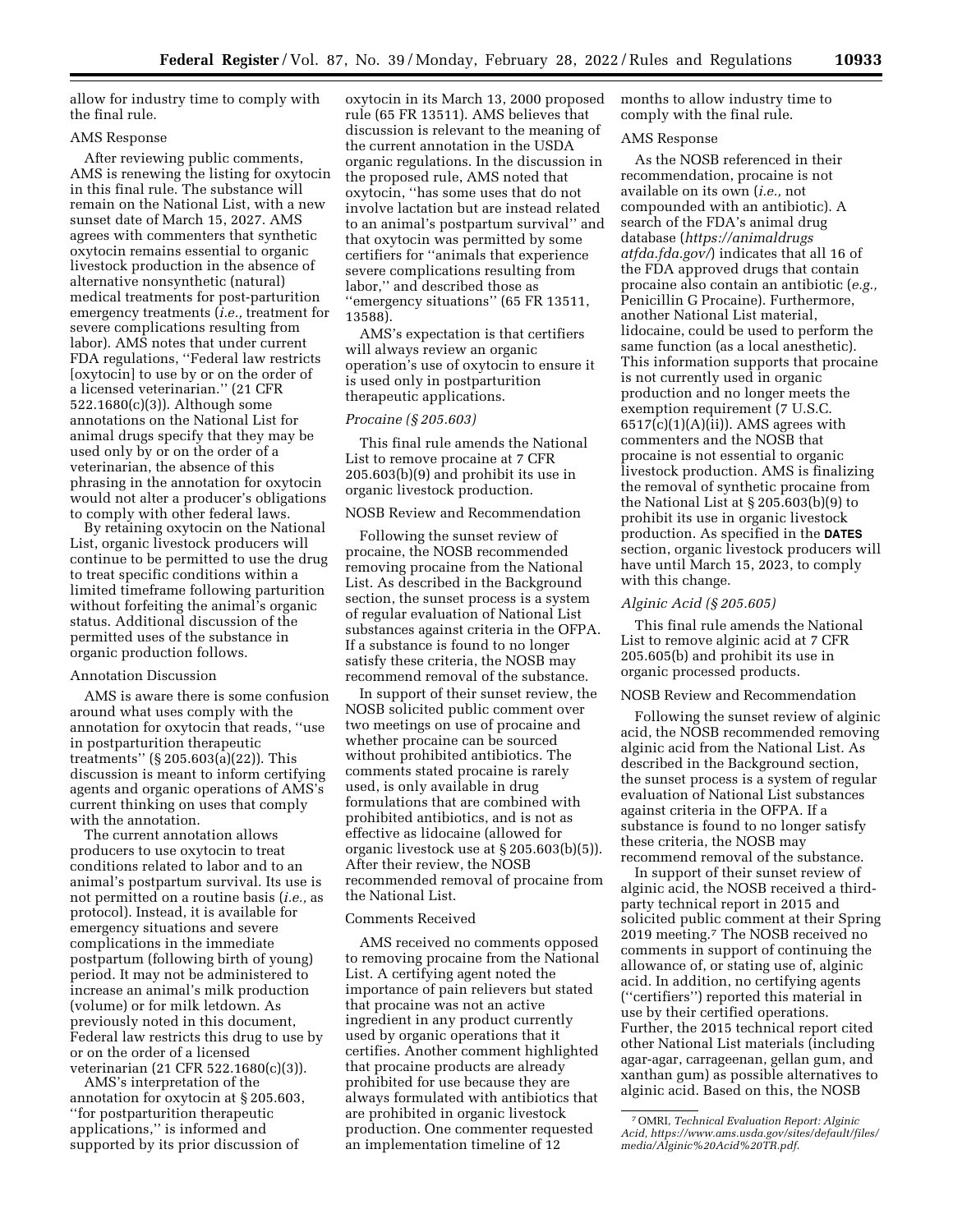determined that there are readily available alternatives and recommended removal.

# Comments Received

AMS received no comments in favor of retaining alginic acid on the National List. One comment agreed with the NOSB's rationale for removing alginic acid from the National List and requested a 24-month implementation period to comply with the final rule.

## AMS Response

Given that there were no reports of operations using alginic acid and the availability of possible alternatives on the National List (as referenced in the technical report), this substance no longer appears to meet the requirements for inclusion on the National List at 7 U.S.C. 6517(c)(1)(A)(ii). AMS is finalizing the removal of alginic acid from the National List at § 205.605(b) to prohibit its use in organic processed products. As identified in the **DATES** section, organic processors will have until March 15, 2024, to comply with this change.

### *Colors (§ 205.606)*

This final rule amends the National List to remove eight nonorganic colors from the National List at § 205.606(d):

• Black currant juice color—derived from *Ribes nigrum* L.;

• Blueberry juice color—derived from blueberries (*Vaccinium spp.*);

• Carrot juice color—derived from *Daucus carota* L.;

• Cherry juice color—derived from *Prunus avium* (L.) L. or *Prunus cerasus*   $L:$ 

• Grape juice color—derived from *Vitis vinifera* L.;

• Paprika color—derived from dried powder or vegetable oil extract of *Capsicum annuum* L.;

• Pumpkin juice color—derived from *Cucurbita pepo* L. or *Cucurbita maxima*  Duchesne;

• Turmeric extract color—derived from *Curcuma longa* L.

## NOSB Review and Recommendation

The NOSB recommended the removal of these colors at their Fall 2020 meeting.8 The effect of these removals means that only organic forms of these colors will be allowed in organic handling. The NOSB solicited public comments in support of their sunset review of these colors at the Spring and Fall 2020 meetings. The NOSB noted these public comments were mixed

regarding the availability and necessity of these colors. Additionally, in the case of carrot juice color and grape juice color, the NOSB noted that the availability of these crops in organic forms should provide an adequate supply of organic carrot juice and organic grape juice for color production and cited that as a reason for their recommended removal.

### Comments Received

AMS received few comments in response to the proposed removal of eight nonorganic colors from the National List.

*General opposition.* A comment requested retaining turmeric extract color on the National List because there is no readily available organic alternative in the marketplace. Another comment requested retaining paprika color on the National List as there are no commercially-available, organic alternatives for the color; however, the commenter stated there are readilyavailable, organic raw materials that may allow an organic version of the color to be developed. The commenter estimated a two-year implementation period would provide enough time for color development, shelf-life trials, and commercialization.

*General agreement.* A certifier noted limited use of the nonorganic colors in this final rule among the organic handlers they certify. The comment noted there is limited use of nonorganic paprika color, grape juice color, and cherry juice powder. A certifying agent was particularly concerned about an insufficient supply of blueberry juice color, carrot juice color, paprika color, and turmeric extract color. The commenter cited an internal survey (of organic operations) that indicated the supply of organic colors is fragile and that removal from the National List may be premature, especially without a substantial implementation period. The commenter requested an implementation timeline of 24 months to allow industry time to comply with the final rule.

## AMS Response

In the rule proposing removal of these colors, AMS requested comments regarding whether any of these colors are necessary and whether there are enough organic versions available to meet demand. Comments received suggested there may not be sufficient supplies of certain organic colors but that supply would likely develop over the course of the 24-month implementation period. None of these comments suggested an inability to produce or develop organic versions of

these colors, given sufficient time. As such, AMS is finalizing the removal of these non-organic colors from the National List at § 205.606(d). To support the development of an adequate supply of organic colors, as requested by commentors, organic processors will have until March 15, 2024 (a 24-month implementation period) to comply with these changes.

### *Kelp (§ 205.606)*

This final rule amends the National List to remove kelp at 7 CFR 205.606(k) and prohibit its use. Wakame seaweed and Pacific kombu remain allowed in § 205.606 in organic processed products.

## NOSB Review and Recommendation

Following the sunset review of kelp at their Fall 2020 meeting, the NOSB recommended removing kelp from the National List. Only organic forms of kelp (other than wakame seaweed and Pacific kombu, which remain allowed in § 205.606), would be allowed in organic handling. As described in the Background section, the sunset process is a system of regular evaluation of National List substances against criteria in the OFPA. If a substance is found to no longer satisfy these criteria, the NOSB may recommend removal of the substance.

During its sunset review, the NOSB received comments in support of removing, as well as relisting, kelp. The NOSB determined that there were alternatives to kelp on the National List (namely Pacific kombu and wakame) and therefore recommended removing kelp from the National List in § 205.606.

### Comments Received

AMS received no comments in favor of retaining nonorganic kelp on the National List for organic handling. A comment requested an implementation period of 24 months to allow industry time to comply with the final rule.

### AMS Response

According to the Organic Integrity Database, there are currently 104 certified crop, wild crop, and handling operations that list ''kelp'' as a certified organic product.9 Organic kelp appears to be commercially available; therefore, this substance is no longer necessary and no longer meets the requirements for inclusion on the National List at 7 U.S.C. 6517(c)(1)(A)(ii). AMS did not receive any comments challenging this conclusion and is finalizing the removal of non-organic kelp from the National List at § 205.606(k). As identified in the

<sup>8</sup>National Organic Standards Board, *2022 Sunset Reviews—Handling (§§ 205.605, 205.606), [https://](https://www.ams.usda.gov/sites/default/files/media/HS2022SunsetRecs_webpost.pdf)  [www.ams.usda.gov/sites/default/files/media/](https://www.ams.usda.gov/sites/default/files/media/HS2022SunsetRecs_webpost.pdf)  [HS2022SunsetRecs](https://www.ams.usda.gov/sites/default/files/media/HS2022SunsetRecs_webpost.pdf)*\_*webpost.pdf*.

<sup>9</sup>Organic Integrity Database, accessed January 5, 2022: *[https://organic.ams.usda.gov/integrity/](https://organic.ams.usda.gov/integrity/Search.aspx)*  [Search.aspx.](https://organic.ams.usda.gov/integrity/Search.aspx)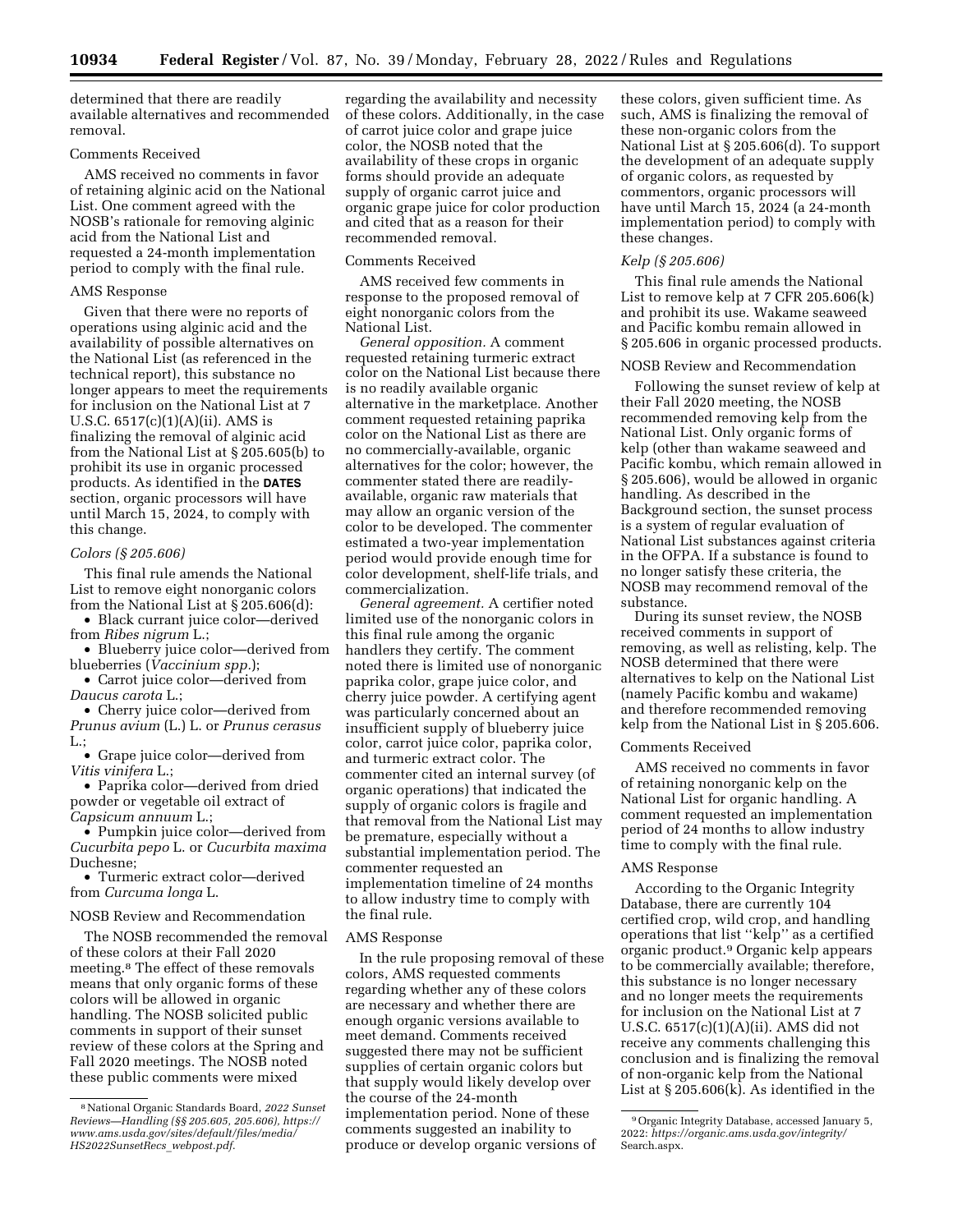**DATES** section, organic processors will have until March 15, 2024, to comply with this change.

# *Konjac Flour (§ 205.606)*

This final rule amends the National List to remove konjac flour at 7 CFR 205.606(l) and prohibit its use in organic processed products.

## NOSB Review and Recommendation

Following the sunset review of konjac flour at their Fall 2017 meeting, the NOSB recommended removing konjac flour from the National List. As described in the Background section, the sunset process is a system of regular evaluation of National List substances against criteria in the OFPA. If a substance is found to no longer satisfy these criteria, the NOSB may recommend removal of the substance.

In support of their recommendation, the NOSB solicited public comment regarding the use and necessity of konjac flour in organic handling as well as the availability of organic konjac flour. The NOSB received little feedback from industry in response. One trade organization reported one organic producer using konjac flour but was unsure if it was for products sold as ''organic.'' Several certifiers stated they had not received any feedback from their clients regarding the need for, or use of, nonorganic konjac flour in their products. Ultimately, the NOSB voted to recommend removal of konjac flour from the National List at § 205.606(l) due to available alternatives.

## Comments Received

AMS received no comments in favor of retaining nonorganic konjac flour on the National List for organic handling. A comment requested an implementation period of 24 months to allow industry time to comply with the final rule.

### AMS Response

A search in the Organic Integrity Database for ''konjac'' shows 30 operations with some form of certified organic konjac products (*e.g.,* powder, starch, konjac tubers).10 Given the lack of reported use of, or need for, nonorganic konjac flour, and the availability of organic konjac flour and konjac tubers, nonorganic konjac flour no longer meets the requirements for inclusion on the National List at 7 U.S.C. 6517(c)(1)(A)(ii). AMS did not receive any comments challenging this conclusion and, as such, is finalizing the removal of non-organic konjac flour from the National List at § 205.606(l). As identified in the **DATES** section, organic processors will have until March 15, 2024, to comply with this change.

## *Sweet Potato Starch (§ 205.606)*

This final rule amends the National List to remove sweet potato starch at 7 CFR 205.606 $(s)(2)$  and prohibit the use of non-organic sweet potato starch in organic products.

### NOSB Review and Recommendation

Following the sunset review of sweet potato starch at their Fall 2020 meeting, the NOSB recommended removing sweet potato starch from the National List. As described in the Background section, the sunset process is a system of regular evaluation of National List substances against criteria in the OFPA. If a substance is found to no longer satisfy these criteria, the NOSB may recommend removal of the substance.

During its sunset review, the NOSB solicited public comment on the use and necessity of sweet potato starch but received little feedback. The comments suggested there is scant use of nonorganic sweet potato starch, that alternatives are readily available, and that organic sweet potato starch is available. Further, comments noted that the continued listing of nonorganic sweet potato starch is inhibiting production of organic forms of sweet potato starch. Based on this information, the NOSB recommended the removal of this substance due to available alternatives.

### Comments Received

AMS received no comments in favor of retaining nonorganic sweet potato starch on the National List for organic handling. A comment requested an implementation period of 24 months to allow industry time to comply with the final rule.

## AMS Response

A search in the Organic Integrity Database for ''potato starch'' shows 60 operations with some form of certified organic potato starch and another 27 operations with some form of certified organic pea starch, a cited alternative to sweet potato starch.<sup>11</sup> Given the low reported use of nonorganic sweet potato starch and the availability of organic sweet potato starch and organic pea starch, nonorganic sweet potato starch no longer meets the requirements for inclusion on the National List at 7 U.S.C. 6517(c)(1)(A)(ii). AMS did not receive any comments challenging this conclusion and, as such, is finalizing

the removal of non-organic sweet potato starch from the National List at § 205.606(s)(2). As identified in the **DATES** section, organic processors will have until March 15, 2024, to comply with this change.

### *Turkish Bay Leaves (§ 205.606)*

This final rule amends the National List to remove Turkish bay leaves at 7 CFR 205.606(v) to prohibit its use in organic products.

### NOSB Review and Recommendation

Following the sunset review of Turkish bay leaves at their Fall 2020 meeting, the NOSB recommended removing Turkish bay leaves from the National List. As described in the Background section, the sunset process is a system of regular evaluation of National List substances against criteria in the OFPA. If a substance is found to no longer satisfy these criteria, the NOSB may recommend removal of the substance.

During its sunset review, the NOSB received many comments supporting the removal of Turkish bay leaves due to the availability of organic versions. The NOSB called attention to one comment received at its Fall 2020 meeting from an organic producer who uses Turkish bay leaves in a wide range of organic canned soups. This food manufacturer noted that organic forms of Turkish bay leaves are readily available. Further comments from certifiers indicated that few, if any, of their operations use nonorganic Turkish bay leaves. Based on this information, the NOSB recommended the removal of this substance due to available alternatives.12

### Comments Received

AMS received no comments in favor of retaining nonorganic Turkish bay leaves on the National List for organic handling. A commenter noted that the NOSB received multiple comments supporting the removal of Turkish bay leaves from the National List during the 2020 sunset review. The commenter stated that Turkish bay leaves only remained on the National List after the NOSB's Fall 2015 meeting due to the lack of available, organic alternatives.

### AMS Response

Previously, AMS proposed removing Turkish bay leaves from § 205.606 following a Fall 2015 NOSB

<sup>10</sup>Organic Integrity Database, accessed January 5, 2022: *[https://organic.ams.usda.gov/integrity/](https://organic.ams.usda.gov/integrity/Search.aspx)*  [Search.aspx.](https://organic.ams.usda.gov/integrity/Search.aspx)

<sup>11</sup>Organic Integrity Database, accessed January 5, 2022: *[https://organic.ams.usda.gov/integrity/](https://organic.ams.usda.gov/integrity/Search.aspx)*  [Search.aspx.](https://organic.ams.usda.gov/integrity/Search.aspx)

<sup>12</sup>National Organic Standards Board, *2022 Sunset Reviews—Handling (§§ 205.605, 205.606), [https://](https://www.ams.usda.gov/sites/default/files/media/HS2022SunsetRecs_webpost.pdf) [www.ams.usda.gov/sites/default/files/media/](https://www.ams.usda.gov/sites/default/files/media/HS2022SunsetRecs_webpost.pdf)  [HS2022SunsetRecs](https://www.ams.usda.gov/sites/default/files/media/HS2022SunsetRecs_webpost.pdf)*\_*webpost.pdf*.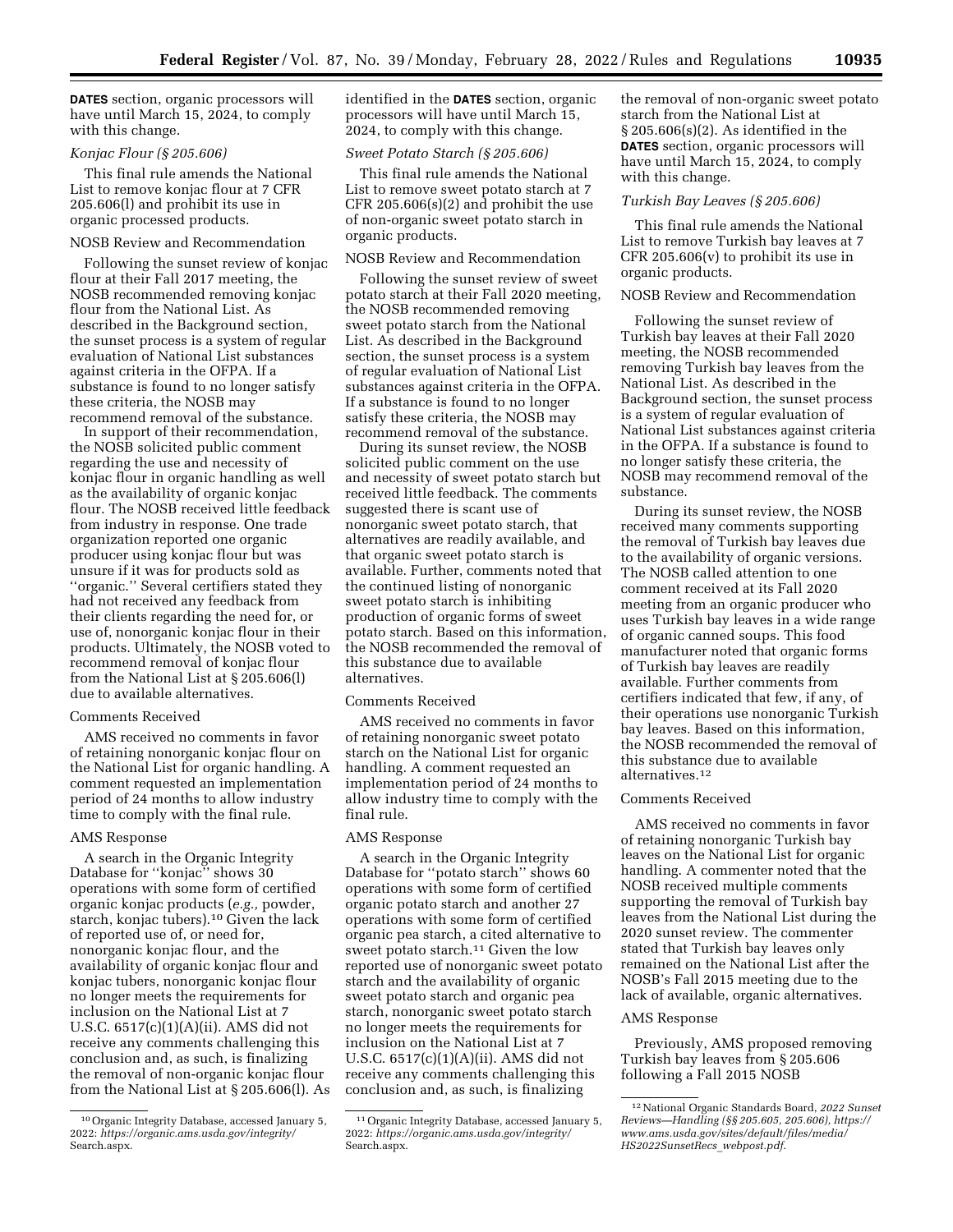recommendation.13 At the time, AMS received comments stating organic whole Turkish bay leaves were not available in the quantity or quality to meet organic handling needs. As a result, AMS did not finalize removing Turkish bay leaves (82 FR 31241, July 6, 2017), and its sunset date was extended five years.

A search in the Organic Integrity Database for ''bay leaves'' shows 143 crop and handling operations with some form of certified organic bay leaves. A search using the term ''Turkish bay leaves'' shows six operations, as it appears that only one certifying agent identifies bay leaves with that level of specificity in the Organic Integrity Database.14 Given that comments to the NOSB indicated organic Turkish bay leaves are readily available in all forms and the high number of operations reported in the Organic Integrity Database with organic bay leaves (of which a subset are Turkish bay leaves), nonorganic Turkish bay leaves no longer meet the requirements for inclusion on the National List at 7 U.S.C. 6517(c)(1)(A)(ii). During this current rulemaking, AMS received no comments challenging this conclusion and is removing non-organic Turkish bay leaves from the National List at § 205.606(v). As identified in the **DATES** section, organic processors will have until March 15, 2024, to comply with this change.

# *Whey Protein Concentrate (§ 205.606)*

This final rule amends the National List to remove whey protein concentrate at 7 CFR 205.606 $(x)$  and prohibit its use in organic processed products.

### NOSB Review and Recommendation

Following the sunset review of whey protein concentrate at their Fall 2020 meeting, the NOSB recommended removing whey protein concentrate from the National List. As described in the Background section, the sunset process is a system of regular evaluation of National List substances against criteria in the OFPA. If a substance is found to no longer satisfy these criteria, the NOSB may recommend removal of the substance.

During this sunset review, the NOSB received many comments supporting the removal of whey protein concentrate due to the availability of organic versions. The NOSB highlighted several commenters, who demonstrated that they produce a robust supply of organic whey protein concentrate in several forms and sell excess to the conventional market. A comment noted that the international supply chain of organic whey-based products is also robust. Further comments from at least one certifier indicated that none of their operations are using nonorganic whey protein concentrate. Based on this information, the NOSB recommended the removal of this substance based on available alternatives.15

## Comments Received

AMS received no comments in favor of retaining nonorganic whey protein concentrate on the National List for organic handling. A certifier noted that an organic operation they certify previously used non-organic whey protein concentrate but no longer does. Another commenter noted that the NOSB received many comments supporting the removal of whey protein from the National List during the 2020 sunset review, including from several manufacturers who demonstrated they produce a robust supply of organic whey protein concentrate. The commenter noted that removing the allowance of a nonorganic form will help support organic cheese manufacturers. A comment requested an implementation period of 24 months to allow industry time to comply with the final rule.

# AMS Response

Previously, AMS proposed removing whey protein concentrate from § 205.606, following a Fall 2015 NOSB recommendation.16 At that time, AMS received comments stating organic whey protein concentrate was essential for organic processed products and that there were no commercially available, organic products. As a result, AMS did not finalize the removal of whey protein concentrate from the National List (82 FR 31241, July 6, 2017).

A search in the Organic Integrity Database for ''whey protein concentrate'' shows 23 operations with some form of certified organic whey protein concentrate. The NOSB also received comments suggesting a

substantial supply of all forms of organic whey protein concentrate and cited the diversion of some quantity to the conventional market as evidence that there is enough supply to meet the demand for organic whey protein concentrate. Given the comments submitted to the NOSB outlining the lack of use and stated abundance of supply, nonorganic whey protein concentrate no longer meets the requirement for inclusion on the National List at 7 U.S.C.  $6517(c)(1)(A)(ii)$ . During this current rulemaking, AMS received no comments challenging this conclusion and is removing non-organic whey protein concentrate from the National List at  $\S 205.606(x)$ . As identified in the **DATES** section, organic processors will have until March 15, 2024, to comply with this change.

## **III. Related Documents**

AMS published notices in the **Federal Register** to announce the NOSB meetings where the Board discussed these substances. The notices invited public comments on the NOSB recommendations addressed in this final rule. Transcripts of the meetings, along with the NOSB recommendations, can be found on the AMS website at: *[https://www.ams.usda.gov/rules](https://www.ams.usda.gov/rules-regulations/organic/nosb/meetings)[regulations/organic/nosb/meetings.](https://www.ams.usda.gov/rules-regulations/organic/nosb/meetings)* The AMS proposed rule that preceded this final rule was published on August 24, 2021 (86 FR 47242).

## **IV. Statutory and Regulatory Authority**

The OFPA authorizes the Secretary to make amendments to the National List based on recommendations developed by the NOSB. The OFPA authorizes the NOSB to develop recommendations for submission to the Secretary to amend the National List and establish a process by which persons may petition the NOSB for the purpose of having substances evaluated for inclusion on or deletion from the National List (7 U.S.C. 6518(k) and (n)). Section 205.607 of the USDA organic regulations permits any person to petition to add or remove a substance from the National List and directs petitioners to obtain the petition procedures from USDA (7 CFR 205.607). The current petition procedures published in the **Federal Register** (81 FR 12680, March 10, 2016) for amending the National List can be accessed through the NOP Handbook on the NOP website as document NOP 3011 at *[https://www.ams.usda.gov/](https://www.ams.usda.gov/rules-regulations/organic/handbook)  [rules-regulations/organic/handbook](https://www.ams.usda.gov/rules-regulations/organic/handbook)*.

<sup>13</sup>National Organic Standards Board, *Sunset 2017 NOSB Final Review Handling Substances, [https://](https://www.ams.usda.gov/sites/default/files/media/HS%202017%20Sunset%20Final%20Rvw%20605%28a%29_%28b%29_606_final%20rec.pdf)  [www.ams.usda.gov/sites/default/files/media/](https://www.ams.usda.gov/sites/default/files/media/HS%202017%20Sunset%20Final%20Rvw%20605%28a%29_%28b%29_606_final%20rec.pdf)  [HS%202017%20Sunset%20Final%20](https://www.ams.usda.gov/sites/default/files/media/HS%202017%20Sunset%20Final%20Rvw%20605%28a%29_%28b%29_606_final%20rec.pdf) [Rvw%20605%28a%29](https://www.ams.usda.gov/sites/default/files/media/HS%202017%20Sunset%20Final%20Rvw%20605%28a%29_%28b%29_606_final%20rec.pdf)*\_*%28b%29*\_*606*\_ *[final%20rec.pdf](https://www.ams.usda.gov/sites/default/files/media/HS%202017%20Sunset%20Final%20Rvw%20605%28a%29_%28b%29_606_final%20rec.pdf)*.

<sup>14</sup>Organic Integrity Database, accessed January 5, 2022: *[https://organic.ams.usda.gov/integrity/](https://organic.ams.usda.gov/integrity/Search.aspx)  [Search.aspx.](https://organic.ams.usda.gov/integrity/Search.aspx)* 

<sup>15</sup>National Organic Standards Board, *2022 Sunset Reviews—Handling (§§ 205.605, 205.606),[https://](https://www.ams.usda.gov/sites/default/files/media/HS2022SunsetRecs_webpost.pdf) [www.ams.usda.gov/sites/default/files/media/](https://www.ams.usda.gov/sites/default/files/media/HS2022SunsetRecs_webpost.pdf)  [HS2022SunsetRecs](https://www.ams.usda.gov/sites/default/files/media/HS2022SunsetRecs_webpost.pdf)*\_*webpost.pdf*.

<sup>16</sup>National Organic Standards Board, *Sunset 2017 NOSB Final Review Handling Substances, [https://](https://www.ams.usda.gov/sites/default/files/media/HS%202017%20Sunset%20Final%20Rvw%20605%28a%29_%28b%29_606_final%20rec.pdf)  [www.ams.usda.gov/sites/default/files/media/](https://www.ams.usda.gov/sites/default/files/media/HS%202017%20Sunset%20Final%20Rvw%20605%28a%29_%28b%29_606_final%20rec.pdf)  [HS%202017%20Sunset%20Final%20Rvw%20605](https://www.ams.usda.gov/sites/default/files/media/HS%202017%20Sunset%20Final%20Rvw%20605%28a%29_%28b%29_606_final%20rec.pdf) %28a%29*\_*%28b%29*\_*606*\_*[final%20rec.pdf](https://www.ams.usda.gov/sites/default/files/media/HS%202017%20Sunset%20Final%20Rvw%20605%28a%29_%28b%29_606_final%20rec.pdf)*.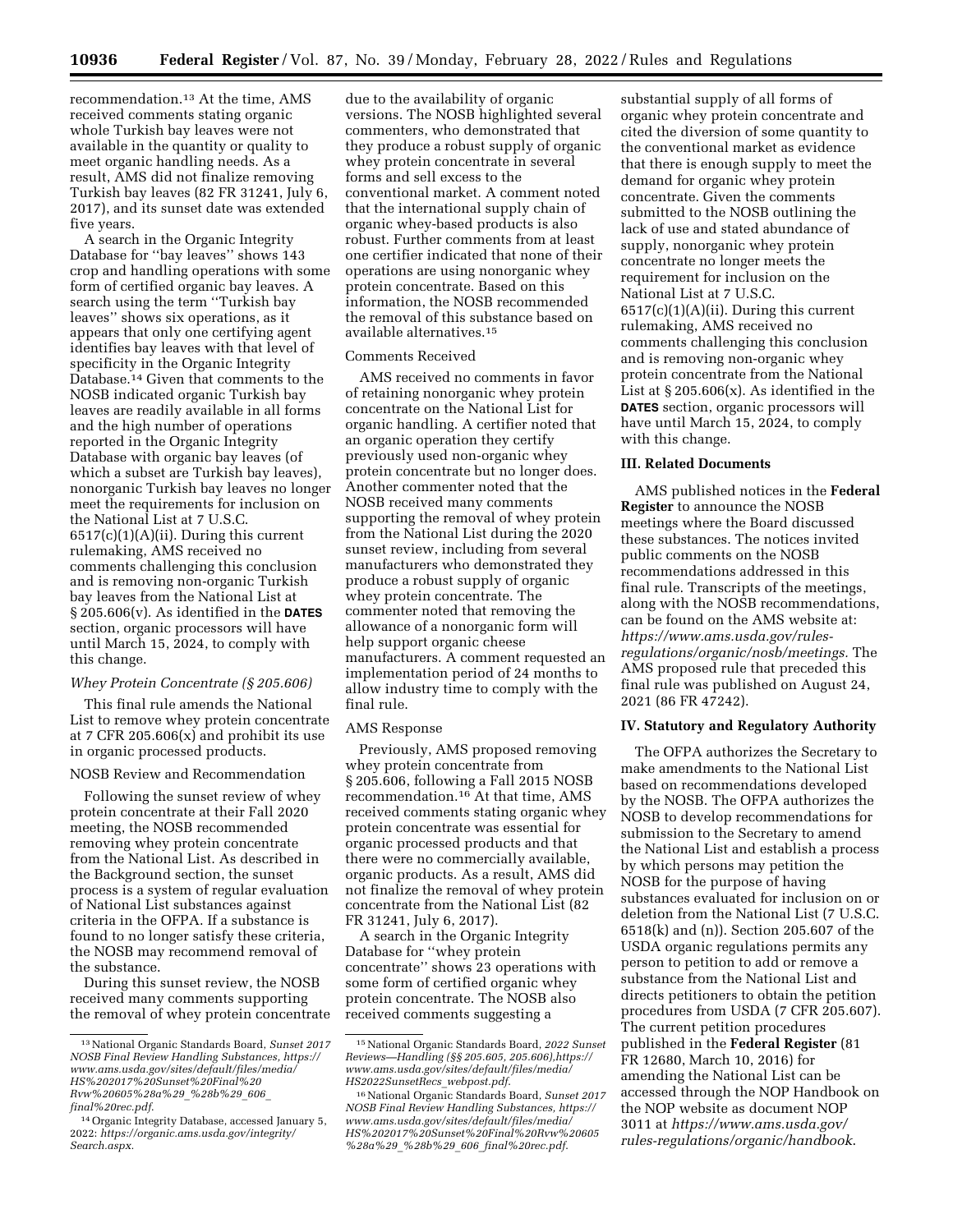## *A. Executive Order 12866 and Regulatory Flexibility Act*

This final rule does not meet the criteria of a significant regulatory action under Executive Order 12866 as supplemented by Executive Order 13563. Therefore, the Office of Management and Budget (OMB) has not reviewed this rule under those Orders.

The Regulatory Flexibility Act (RFA) (5 U.S.C. 601–612) requires agencies to consider the economic impact of each rule on small entities and evaluate alternatives that would accomplish the objectives of the rule without unduly burdening small entities or erecting barriers that would restrict their ability to compete in the market. The purpose of the RFA is to fit regulatory actions to the scale of businesses subject to the action. Section 605 of the RFA allows an agency to certify a rule, in lieu of preparing an analysis, if the rulemaking is not expected to have a significant economic impact on a substantial number of small entities.

The Small Business Administration (SBA) sets size criteria for each industry described in the North American Industry Classification System (NAICS) to delineate which operations qualify as small businesses.17 The SBA classifies small agricultural producers that engage in crop and animal production as those with average annual receipts of less than \$1,000,000 (13 CFR 121.201). Handlers are involved in a broad spectrum of food production activities and fall into various categories in the NAICS Food Manufacturing sector. The small business thresholds for food manufacturing operations are based on the number of employees and range from 500 to 1,250 employees, depending on the specific type of manufacturing. Certifying agents fall under the NAICS subsector ''all other professional, scientific, and technical services.'' For this category, the small business threshold is average annual receipts of less than \$16.5 million.

*Producers.* AMS has considered the economic impact of this final rulemaking on small agricultural entities. Data collected by the USDA National Agricultural Statistics Service (NASS) and the NOP indicate most of the certified organic production operations in the United States would be considered small entities. According to the 2017 Census of Agriculture, 16,585 organic farms in the United

States reported sales of organic products and total farmgate sales more than \$9.9 billion.18 Based on that data, organic sales average just under \$600,000 per farm. Assuming a normal distribution of producers, we expect that most of these producers would fall under the \$1,000,000 sales threshold to qualify as a small business.

*Handlers.* According to the NOP's Organic Integrity Database (OID), there are 10,971 U.S.-based organic handlers that are certified under the USDA organic regulations.19 The Organic Trade Association's 2020 Organic Industry Survey has information about employment trends among organic manufacturers. The reported data are stratified into three groups by the number of employees per company: Fewer than 5; 5 to 49; and 50 plus. These data are representative of the organic manufacturing sector and the lower bound (50) of the range for the larger manufacturers is significantly smaller than the SBA's small business thresholds (500 to 1,250). Therefore, AMS expects that most organic handlers would qualify as small businesses.

*Certifying agents.* The SBA defines ''all other professional, scientific, and technical services,'' which include certifying agents, as those having annual receipts of less than \$16,500,000 (13 CFR 121.201). There are currently 76 USDA-accredited certifying agents, based on a query of the OID database, who provide organic certification services to producers and handlers. While many certifying agents are small entities that would be affected by this final rule, we do not expect that these certifying agents would incur significant costs as a result of this action as certifying agents already must comply with the current regulations (*e.g.,*  maintaining certification records for organic operations).

AMS does not expect this rule to have a significant economic impact on entities affected by this rule. Alternatives exist to the substances that this rule prohibits, as determined by the NOSB and AMS. Additionally, AMS is providing a 12- to 24-month implementation period, depending on the substance or ingredient, to allow affected entities time to modify practices.

## *B. Executive Order 12988*

Executive Order 12988 instructs each executive agency to adhere to certain requirements in the development of new and revised regulations in order to avoid unduly burdening the court system. This final rule is not intended to have a retroactive effect. Accordingly, to prevent duplicative regulation, states and local jurisdictions are preempted under OFPA from creating programs of accreditation for private persons or state officials who want to become certifying agents of organic farms or handling operations. A governing state official would have to apply to the USDA to be accredited as a certifying agent, as described in the OFPA (7 U.S.C. 6514(b)). States are also preempted from creating certification programs to certify organic farms or handling operations unless the state programs have been submitted to, and approved by, the Secretary as meeting the requirements of the OFPA (7 U.S.C. 6503–6507).

Pursuant to the OFPA (7 U.S.C. 6507(b)(2)), a state organic certification program that has been approved by the Secretary may, under certain circumstances, contain additional requirements for the production and handling of agricultural products organically produced in the state and for the certification of organic farm and handling operations located within the state. Such additional requirements must: (a) Further the purposes of OFPA, (b) not be inconsistent with OFPA, (c) not be discriminatory toward agricultural commodities organically produced in other States, and (d) not be effective until approved by the Secretary.

In addition, pursuant to 7 U.S.C. 6519(c)(6), this final rule does not supersede or alter the authority of the Secretary under the Federal Meat Inspection Act (21 U.S.C. 601–624), the Poultry Products Inspection Act (21 U.S.C. 451–471), or the Egg Products Inspection Act (21 U.S.C. 1031–1056) concerning meat, poultry, and egg products, respectively, nor any of the authorities of the Secretary of Health and Human Services under the Federal Food, Drug and Cosmetic Act (21 U.S.C. 301 *et seq.*), nor the authority of the Administrator of the EPA under the Federal Insecticide, Fungicide and Rodenticide Act (7 U.S.C. 136 *et seq.*).

### *C. Paperwork Reduction Act*

No additional collection or recordkeeping requirements are imposed on the public by this final rule. Accordingly, Office of Management and Budget (OMB) clearance is not required

<sup>17</sup> ''Table of Small Business Size Standards Matched to North American Industry Classification System Codes,'' U.S. Small Business Administration, August 19, 2019, *[https://](https://www.naics.com/wp-content/uploads/2017/10/SBA_Size_Standards_Table.pdf) [www.naics.com/wp-content/uploads/2017/10/SBA](https://www.naics.com/wp-content/uploads/2017/10/SBA_Size_Standards_Table.pdf)*\_ *Size*\_*Standards*\_*[Table.pdf.](https://www.naics.com/wp-content/uploads/2017/10/SBA_Size_Standards_Table.pdf)* 

<sup>18</sup> ''2019 Organic Survey,'' 2017 Census of Agriculture, U.S. Department of Agriculture National Agricultural Statistics Service, table 1, *[https://www.nass.usda.gov/Publications/AgCensus/](https://www.nass.usda.gov/Publications/AgCensus/2017/Online_Resources/Organics/ORGANICS.pdf) 2017/Online*\_*[Resources/Organics/ORGANICS.pdf.](https://www.nass.usda.gov/Publications/AgCensus/2017/Online_Resources/Organics/ORGANICS.pdf)* 

<sup>19</sup>Organic Integrity Database, U.S. Department of Agriculture, accessed October 27, 2021, *[https://](https://organic.ams.usda.gov/Integrity) [organic.ams.usda.gov/Integrity.](https://organic.ams.usda.gov/Integrity)*